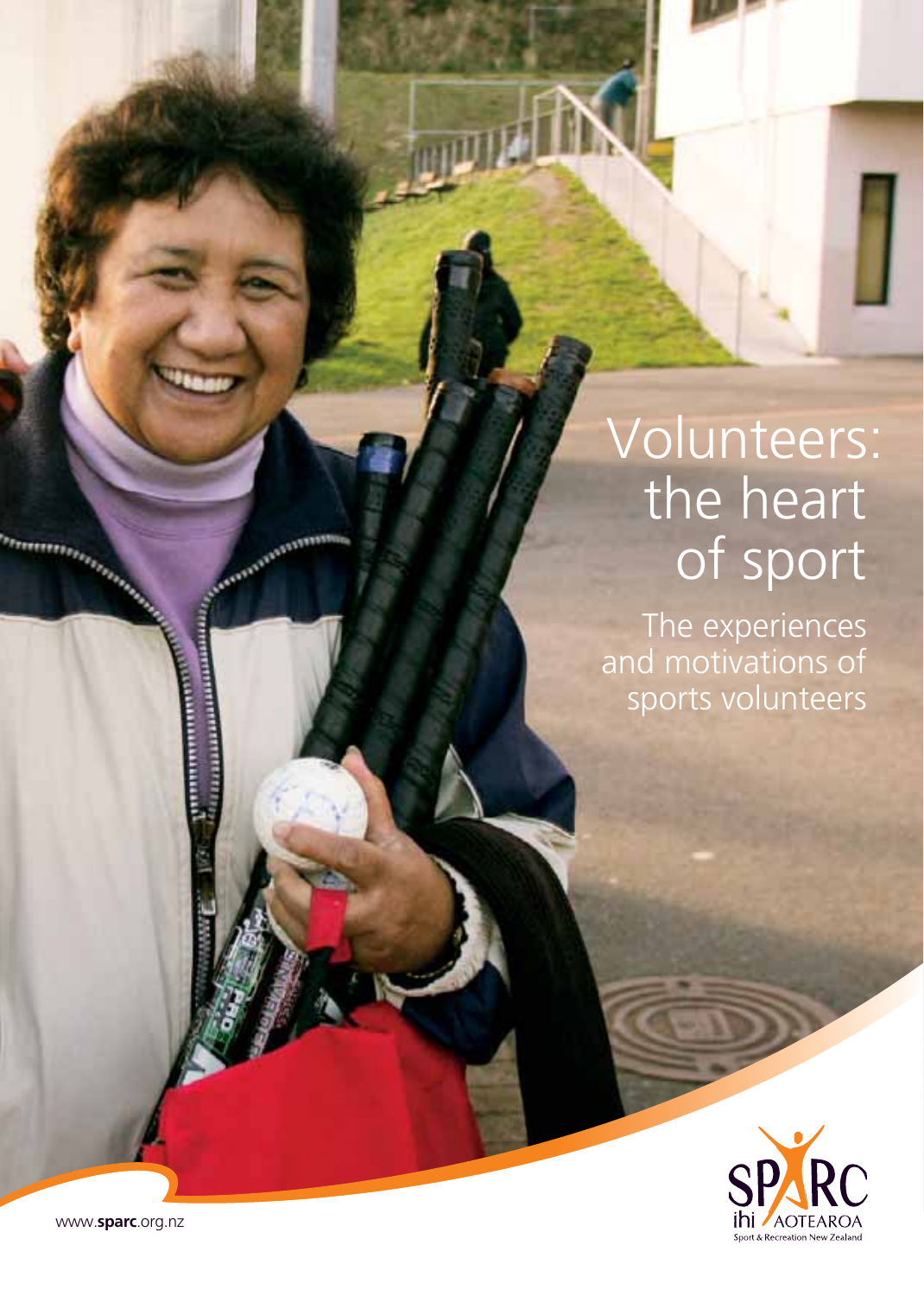## Table of Contents

| Demographic characteristics                        | 5  |
|----------------------------------------------------|----|
| Participation at every level of sport<br>$\bullet$ | 6  |
| Commitment to volunteer roles                      | 6  |
| Volunteering hours                                 | 7  |
| • Other voluntary commitments                      | 8  |
|                                                    | 9  |
| • Why do people become volunteers?                 | 9  |
|                                                    |    |
| • Experiences of volunteers                        | 11 |
| • The six distinct types of volunteers             | 11 |
|                                                    | 14 |
| • Satisfaction with volunteering                   | 14 |
| Dissatisfaction with volunteering                  | 15 |
| Quitting volunteering<br>$\bullet$                 | 16 |
| • Barriers to volunteering                         | 17 |
|                                                    |    |
| • Support for volunteers                           | 19 |
|                                                    |    |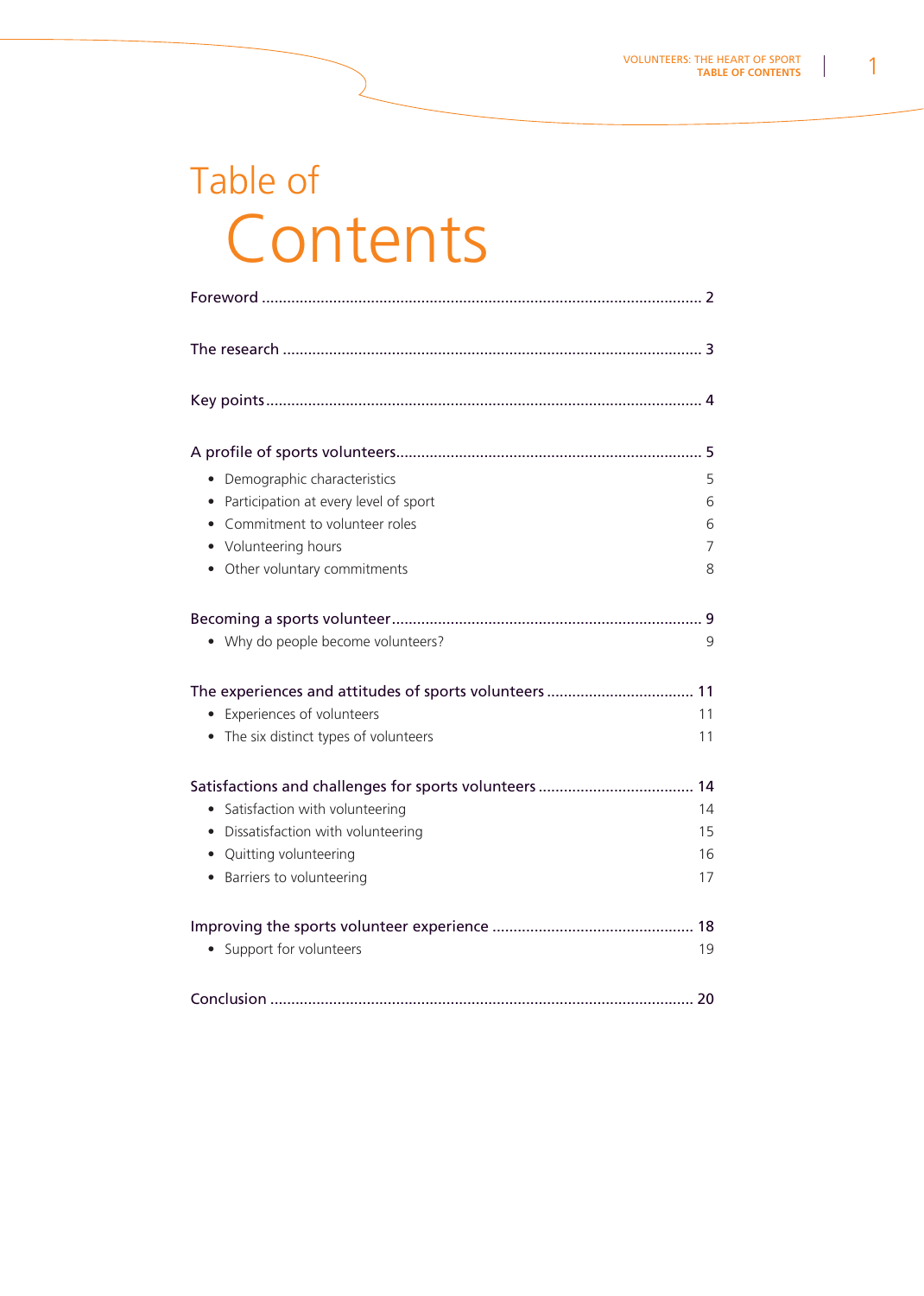# Foreword

Volunteers are a valuable resource in the sports sector. While about 41,000 people are paid to work in sport in New Zealand, it is estimated that another 500,000 people work unpaid. Without their hard work and effort at every level, many sports activities and events would not happen.

Recent New Zealand research<sup>1</sup> suggests that people can demonstrate a range of motivations, attitudes and behaviours in their interactions with sports organisations. Understanding the motivation of those who volunteer and the impact of their experiences on their future involvement as a sports volunteer is important for those trying to encourage participation in volunteer roles.

This report details the findings from the *Sports Volunteers' Experiences Survey* conducted on behalf of Sports and Recreation New Zealand (SPARC). In the survey, sports volunteers report many positive experiences but also identify some challenges and barriers to successful volunteering.

SPARC has prepared this document to help community-level organisations refine their volunteer management practices and to help sports clubs, regional sports trusts and others become better recruiters and managers of volunteers.

The full results of the survey are available from SPARC in the report, *Volunteers: the heart of sport.*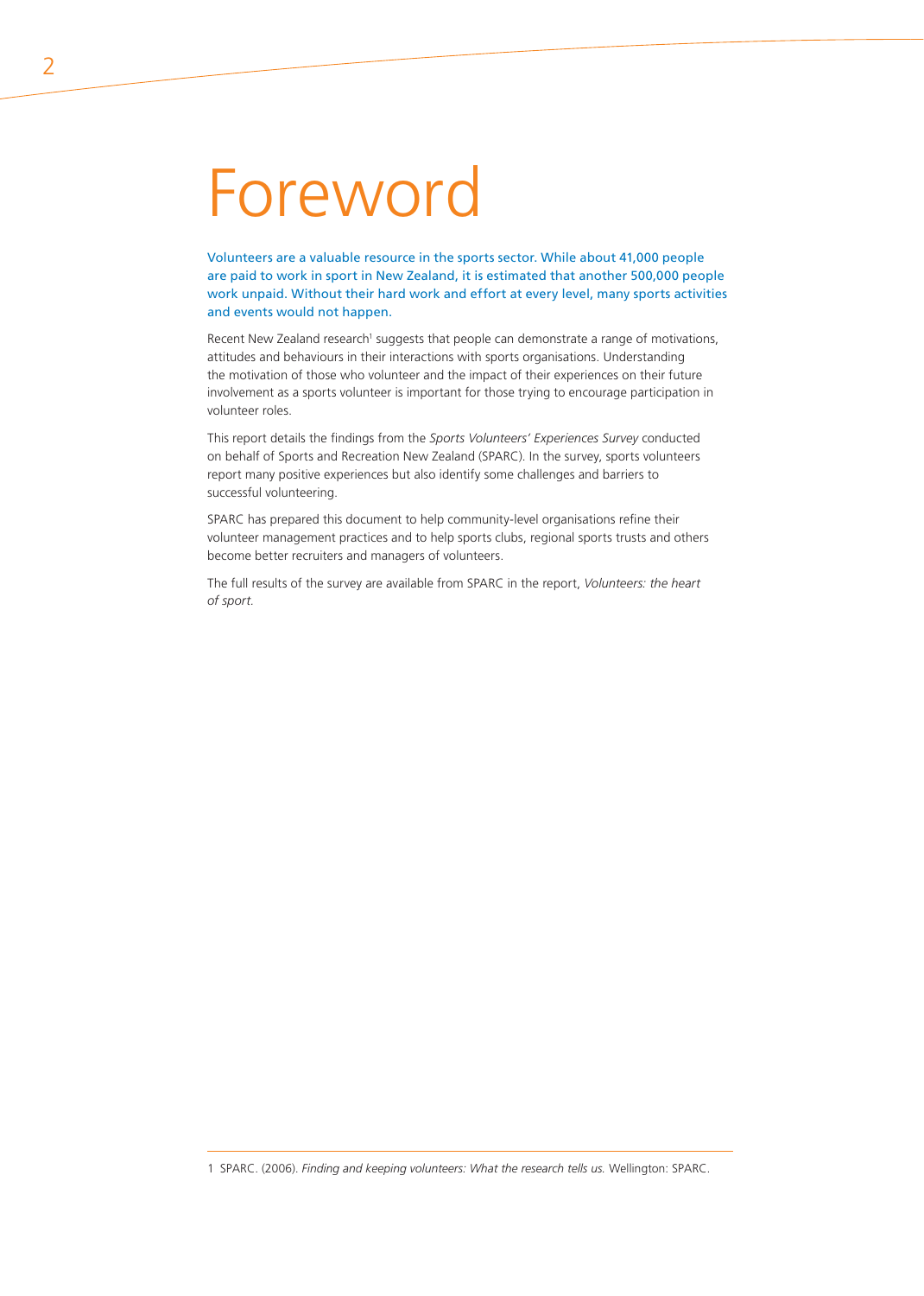# The research

During 2007, Sport and Recreation New Zealand (SPARC) contracted Research New Zealand to conduct a telephone survey of current sports and recreation volunteers, with a focus on their activities and experiences, motivations and attitudes, and their level of satisfaction with volunteering. The survey had a final sample of 1000 people from over 30 sporting codes who were currently volunteering their services to sports organisations, sports teams or recreational organisations.

SPARC intend to use the survey results to help sports clubs, national sports organisations, regional sports trusts and other community-level organisations improve volunteer management practices and retain their current sports volunteers. The full results of the survey are available from SPARC in the report, *Volunteers: the heart of sport.* This document provides a summary of those results and highlights some of the interesting findings and issues, and the recommendations made.

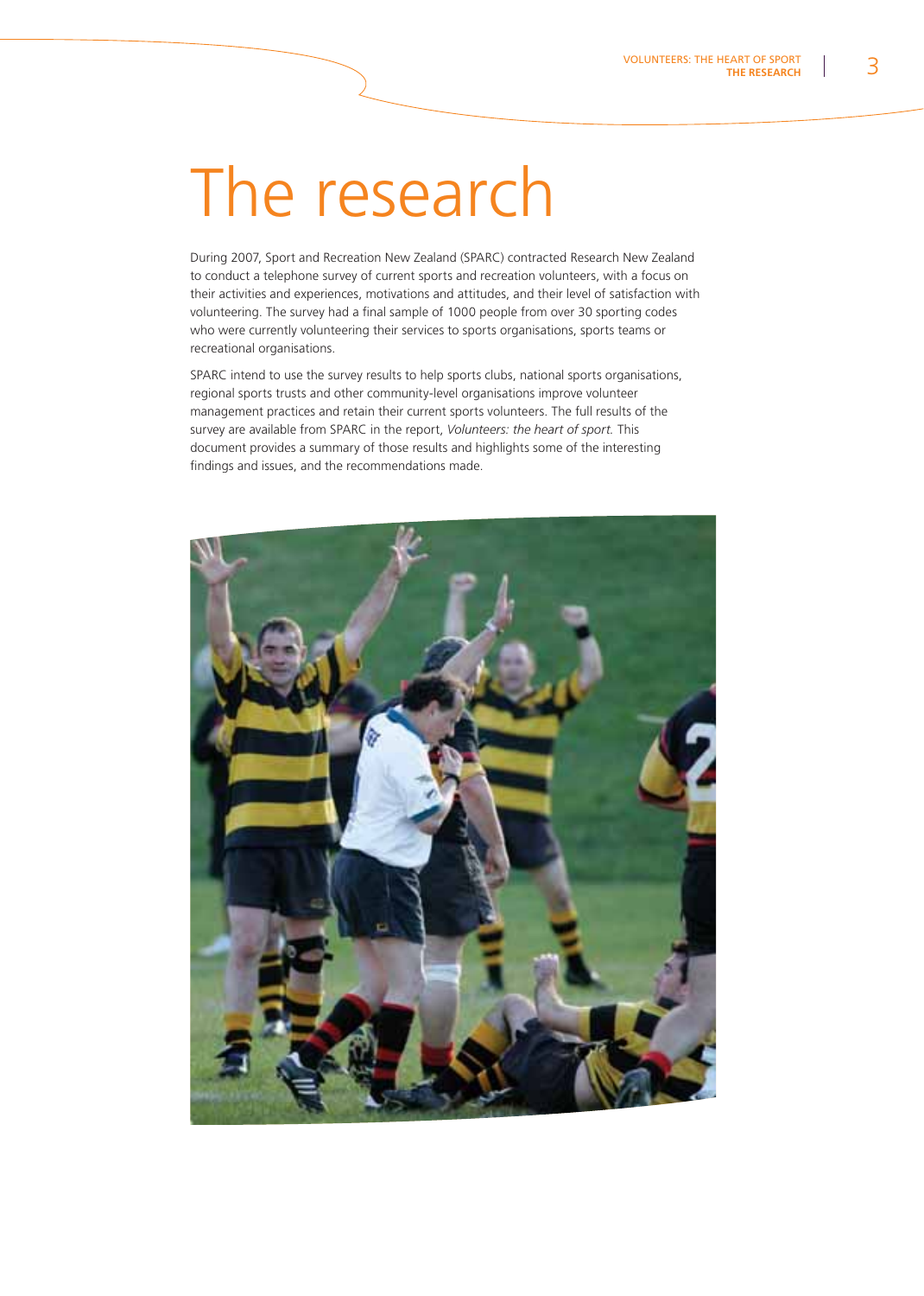# Key points

- When compared with the general population in New Zealand, sports volunteers are more likely to be men than women and are more likely to be of European ethnicity.
- The age distribution of sports volunteers is centred around the child-upbringing years (36 percent are aged 40 to 49 years), with many people volunteering because a family member has started to play a sport. Over half the volunteers in this survey live in a family household with a child under 18 years.
- Volunteers undertake a wide variety of roles for their sports organisations. While about half of sports volunteers are working in more highly visible sporting roles, there are almost as many volunteers working 'behind the scenes'.
- Volunteering can represent a substantial contribution of time for many people. Up to 15 percent of those surveyed volunteer for over ten hours a week. However, for others, the amount of time donated is less (24 percent volunteer for two hours or less a week and another 26 percent for between two and four hours a week).
- New Zealanders report that they become sports volunteers for many different reasons, with the main ones including giving something back to the sport or club, a family member starting to play in the sport, and love of the sport.
- Reflecting a high degree of satisfaction with sports volunteering, 95 percent of all respondents reported they recommend being a sports volunteer to other people.
- Despite high levels of satisfaction with volunteering, over one third of all sports volunteers considered quitting their main role in the 12 months leading up the survey. Most frequently, their reasons include time and work commitments, personality clashes, club 'politics', and a feeling that it is time to move on. Of those with a family member participating in the same club or team, one third said that they would not continue volunteering if that family member left.
- Despite high satisfaction levels, three quarters of sports volunteers still had some suggestions for changes, including having more volunteers, financial support for the club or team, sharing responsibilities with others, and having parents more involved.
- While 51 percent of volunteers say that there are no things that make it personally difficult for them to continue in their main volunteer role, the other 49 percent mentioned time constraints, family commitments, work commitments, personality clashes, club 'politics', and personal health issues.
- Two in three volunteers received support from their club or team to fulfil their role as a volunteer at the time they started the job and 90 percent of those volunteers felt it was sufficient. Those few volunteers (60 respondents, or six percent) who said that the support they received from their club or team was not sufficient said this was due to no comprehensive instructions, a lack of organised introduction, a lack of written guidelines on the role, and no clear communications.
- While 40 percent of volunteers say they currently do not need additional help and resources from the club to carry out their roles better, 56 percent say there are several things that could be of assistance to them. These include providing coaching seminars or training, feedback and information, and having written guidelines for the role.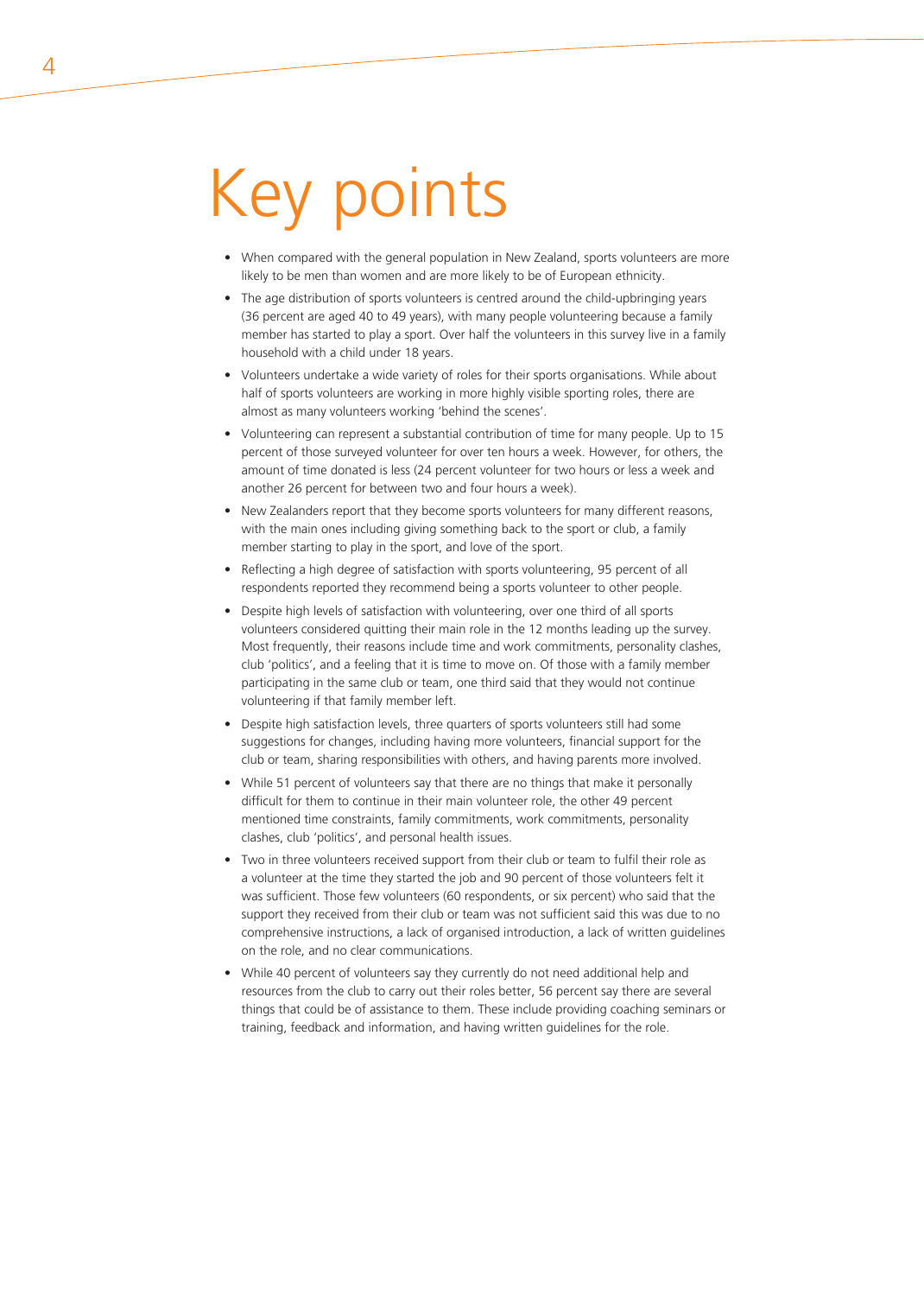## A profile of sports volunteers

### Demographic characteristics

A demographic profile of the sports volunteers in this survey shows substantial differences with the description of New Zealanders aged 15 years or older in the 2006 Census<sup>2</sup>.

The survey shows that there are more men than women in sports volunteer roles. Sixty percent of volunteers are men compared with 48 percent of the New Zealand adult population. Among the different age groups, a notable difference is that 36 percent of volunteers are aged 40 to 49 years compared with 19 percent in the New Zealand adult population.

Up to 85 percent of the sports volunteers surveyed are of European descent (this group makes up 66 percent of the general population). This is mainly due to very low numbers of Asian volunteers (one percent) and those in the category "Other Ethnic Groups" (five percent). compared with their numbers in the general population.

Not surprisingly perhaps, men are more likely to be involved with rugby (41 percent of men compared with 12 percent of women), whereas women are more likely to be involved with netball (26 percent of women compared with only five percent of men). Respondents of Màori descent are more likely to volunteer for rugby (59 percent) and netball (29 percent) organisations.

Sports volunteers, as a group, are better educated and more likely to be employed than the general adult population in New Zealand, and 84 percent are married or living with a partner compared with 57 percent of the New Zealand adult population.

### Recommendation – Develop strategies to recruit and retain women volunteers

The survey found that there are fewer women than men among the sports volunteers, despite the fact that there are slightly fewer men among the New Zealand adult population than there are women.

Given the impact that female mentors and positive female role models can have on young people, the sports sector should consider how they can attract more women into sports volunteering and provide support for their sustainable involvement. This can also send the message that 'volunteering is for everybody', and that specific roles, such as coaching (69 percent of whom are male) or team captains (66 percent of whom are male), are not gender-specific.

<sup>2</sup> To what degree some of these differences may be explained by the response bias of the achieved sample is not known. For example, telephone surveys typically under-represent Māori, Pacific and Asian peoples and those aged 15 to 24 years old, due to higher rates of non-response amongst these groups, and a telephone methodology tends to capture those people who are comfortable taking part in a survey in English. This biases the results against those with poor or no English language skills.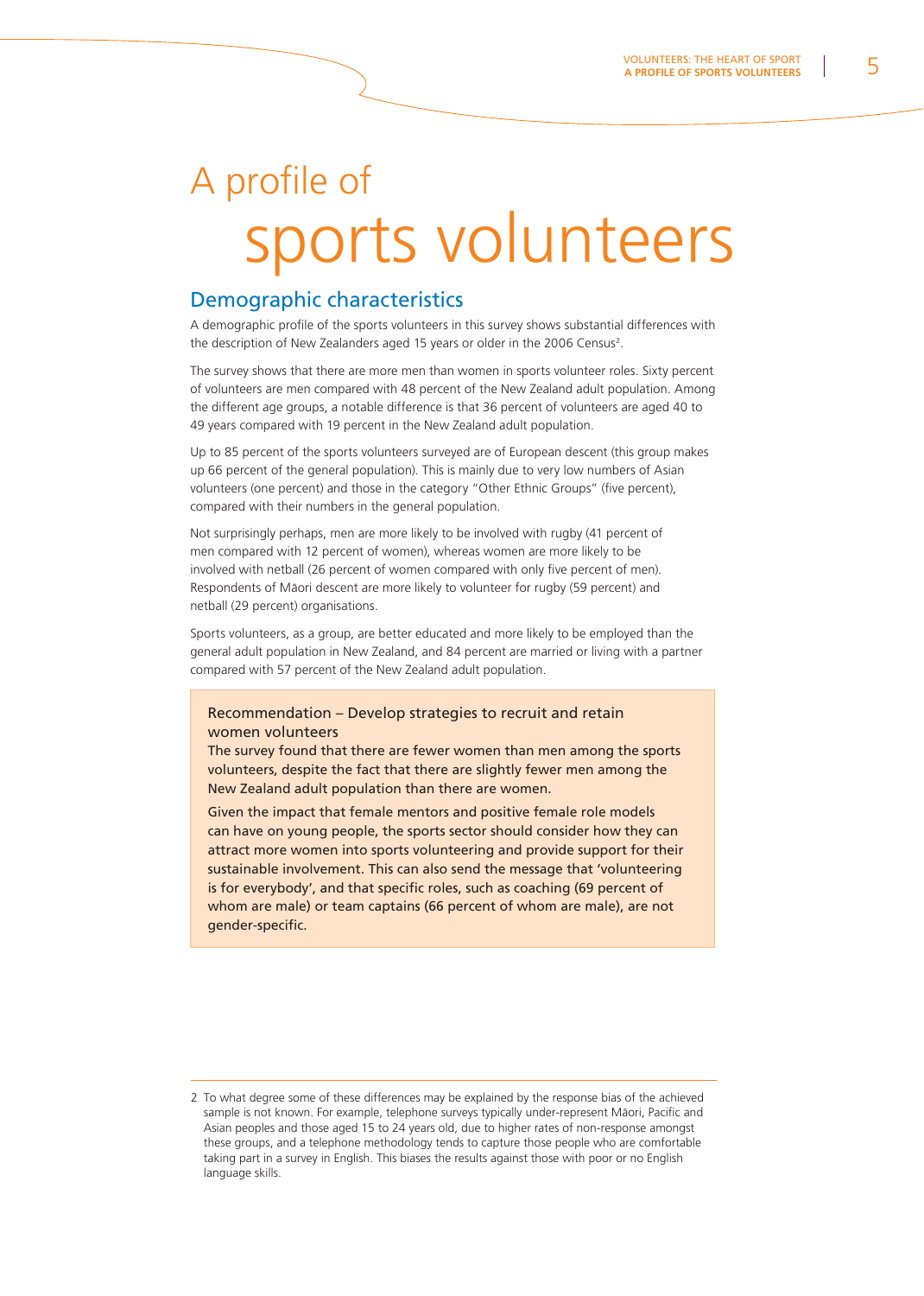### Participation at every level of sport

Volunteers undertake a wide variety of roles for their sports organisations. Four in five volunteers (79 percent) volunteer for a sports club, while 36 percent volunteer for a sports team and 13 percent for a recreational organisation.

While about half (54 percent) of sports volunteers are working in more highly visible sporting roles, such as coaching, managing or refereeing, there are almost as many volunteers (46 percent) working 'behind the scenes'. These include committee members, organisers, fundraisers, and general helpers. While those working 'behind the scenes' may not be actively involved with sports players, without their help the sporting organisations would not be able to function.

Typically, volunteers work in more than one role for their organisation. Most often volunteers are coaches (39 percent), club committee members, board members or board chairpeople (20 percent), and team managers or assistant managers (14 percent). However, women are less likely than men to be a coach or assistant coach (28 percent, compared with 40 percent of male volunteers).

### Commitment to volunteer roles

Many New Zealanders have been volunteering their time and skills to sports for a considerable number of years, with 15 percent having been sports volunteers for over ten years. Not surprisingly, older volunteers, aged 50 to 59 years, are more likely to report they have been in their roles for more than ten years. However, about half of all volunteers have been in their main volunteer role for three years or less.

Two-thirds (66 percent) volunteer throughout the year for their sports club or organisation, while 30 percent do so for between three to ten months per year and five percent volunteer only during special events.

### GRAPH 1: TOTAL AMOUNT OF TIME VOLUNTEERING (N=1000)

*Question:* So in total and counting this year, how many years would you say you've been doing volunteer work of any kind for any type of organisations?



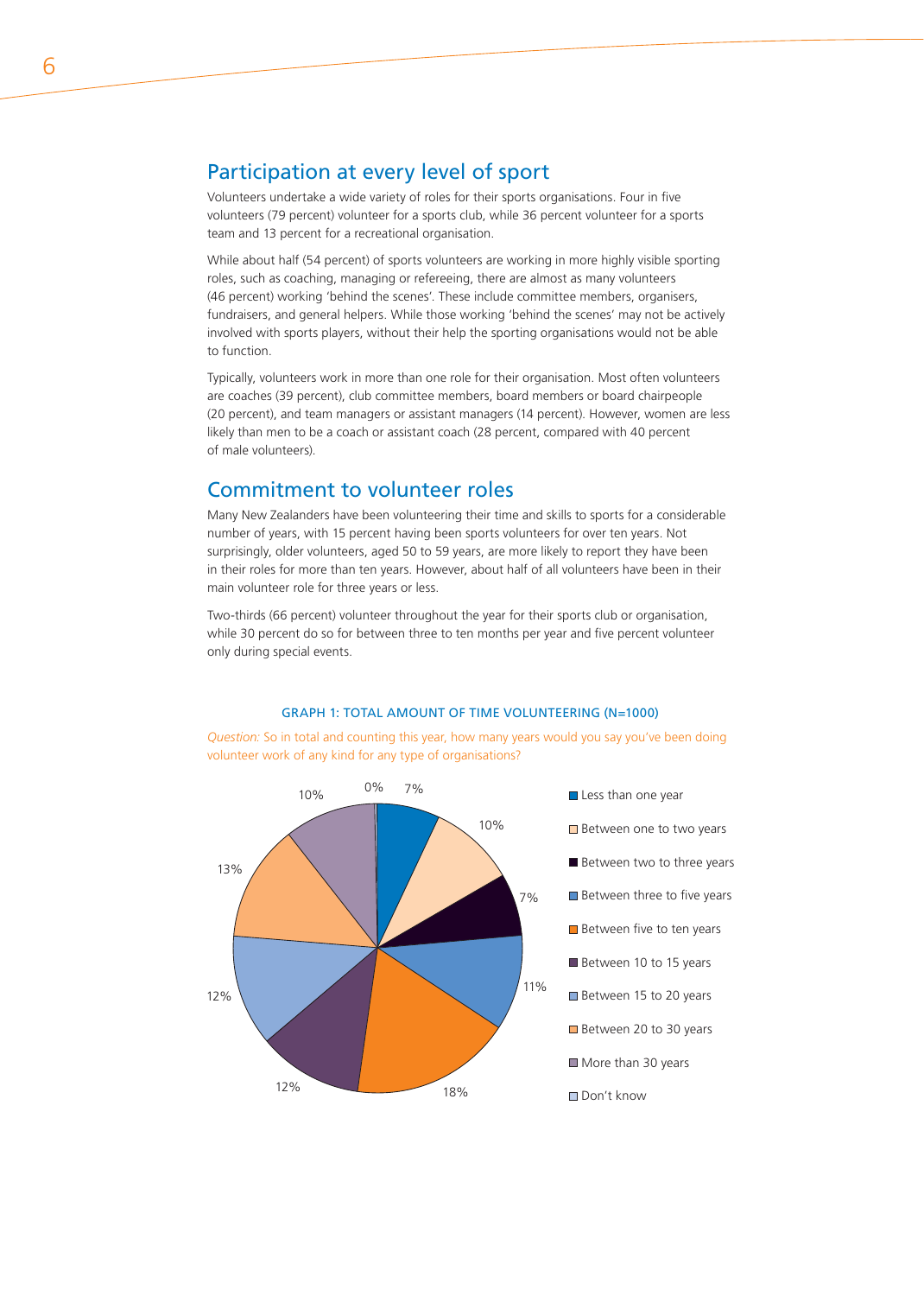### Volunteering hours

Volunteering can represent a substantial contribution of time for many people. Up to 15 percent of those surveyed volunteer for over ten hours a week. In contrast, about one half of all those surveyed volunteer for four hours or less per week.

#### GRAPH 2: SPORTS VOLUNTEERING WEEKLY HOURS (N=1000)

*Question:* In total, about how many hours of volunteer work per week would you say you do in a typical season for this organisation?



Coaches or assistant coaches are less likely to report volunteering for two hours or less per week (12 percent), while referees/judges, marshals or umpires are more likely to be doing so (50 percent). Volunteers whose organisations are not team-sport oriented are more likely to mention that they volunteer for two hours or less per week (32 percent), compared with those who volunteer for team-oriented sports organisations (17 percent).

The survey also found that women are more likely to report volunteering for two hours or less per week for their organisation (33 percent), compared with men (19 percent). In contrast, those aged 70 years or older are less likely to mention that they volunteer for two hours or less per week (11 percent).

Recommendation – Focus on retention of existing volunteers There does not appear to be an insufficient numbers of people volunteering. It is estimated that 500,000 people work unpaid as sports volunteers and, of those surveyed, over a third also donate time to non-sports organisations. However, the amount of time many of those are able to commit to sports volunteering is relatively low. Half of the sports volunteers in this survey currently volunteer for four hours or less per week.

The sports sector should consider strategies and policies that are focused on the retention of existing volunteers (through enhancement of the volunteering experience) rather than on the acquisition of new volunteers, and also identify ways to compete for potential volunteers' available time.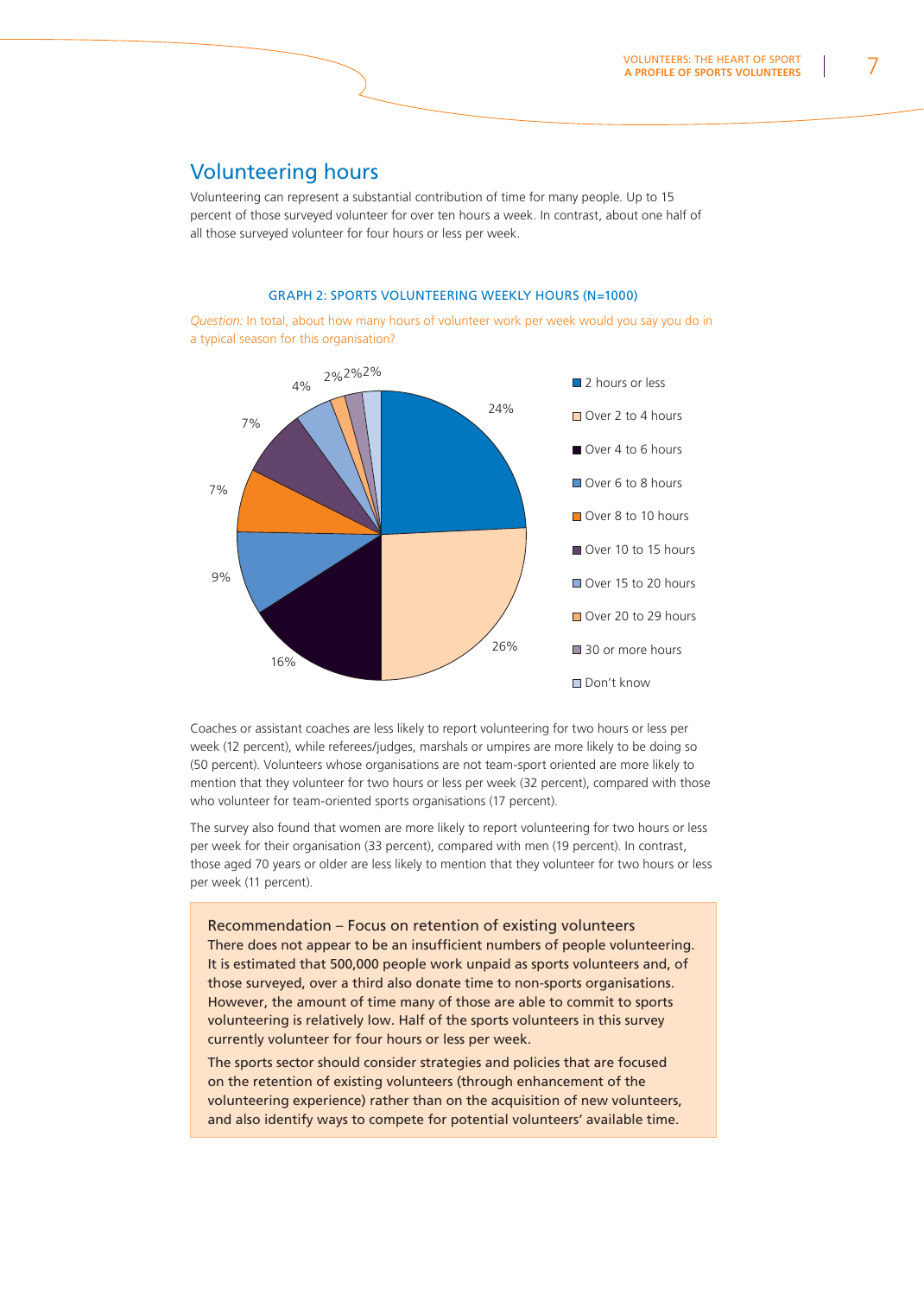### Other voluntary commitments

Sports volunteers may have other voluntary commitments. About two in five currently volunteer for more than one sports club or team. A significant number of sports volunteers are also giving time through other forms of volunteering in their community. About a third (36 percent) of sports volunteers donate their time to non-sport organisations, most commonly to schools (excluding sports), charity organisations, sports development at schools, and local community volunteering and rotary clubs.



Recommendation – Develop strategies to recruit and retain volunteers from a range of ethnic groups Certain ethnic groups are under-represented among sports volunteers, including Asian peoples<sup>3</sup>.

Taking into account the strong growth of the Asian population in New Zealand in recent years, the sports sector should consider how to attract Asian people to participate in their sport.

Recommendation – Investigate challenges for single-parent families' participation in volunteering

More sports volunteers (84 percent) are married or living with a partner compared with the New Zealand adult population (57 percent).

Taking into account the number of children brought up in single-parent families in New Zealand, the sports sector should consider whether these children have fewer opportunities to be involved in sport, or if serious barriers exist that prevent single parents from participating in sports volunteering. Clubs could identify whether single parents are volunteering and, if not, how they could be encouraged to become involved.

<sup>3</sup> The extent of this cannot be accurately judged from the survey results due to sample bias caused by over-representation of some sports that may not be popular among this particular population.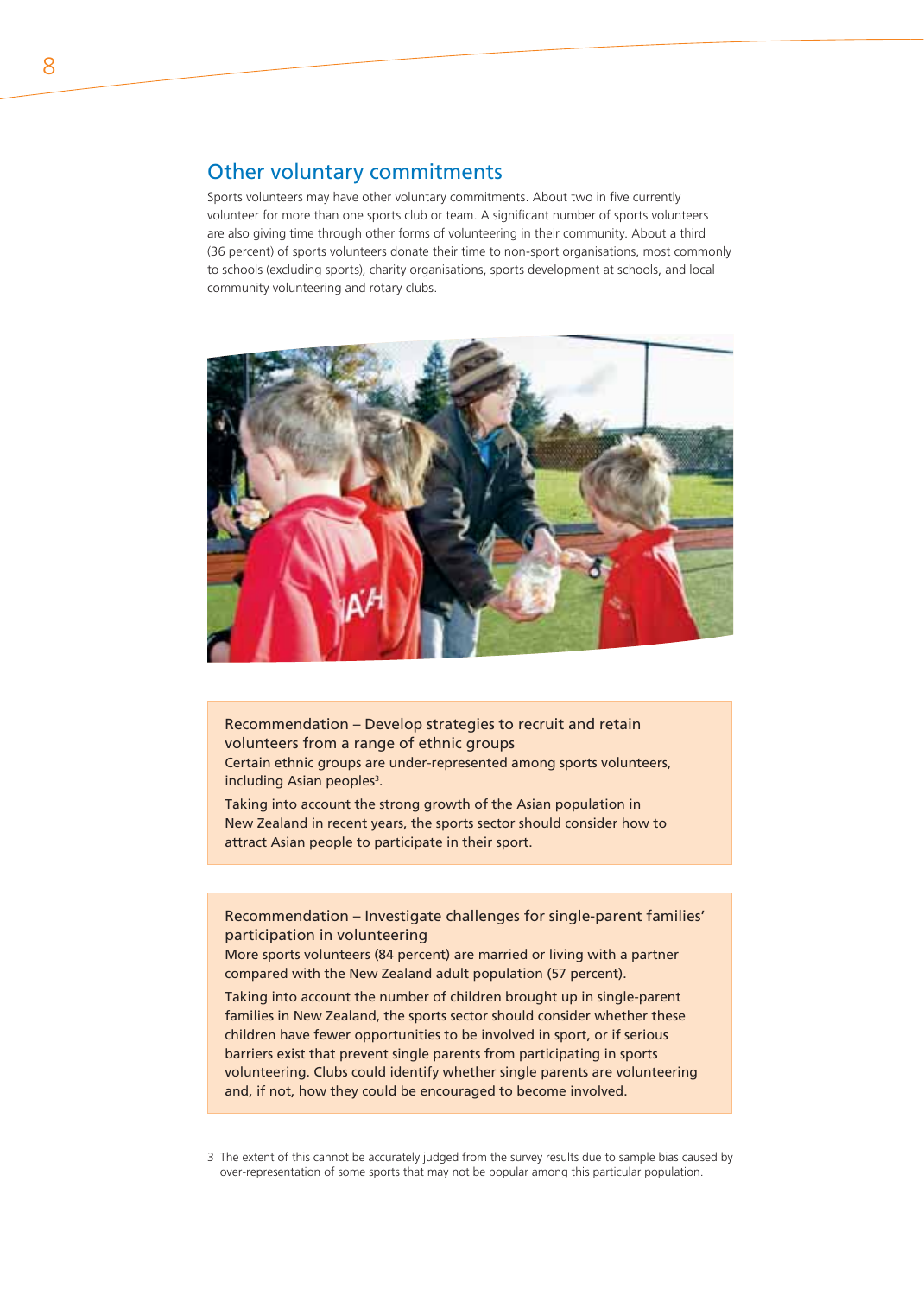## Becoming a sports volunteer

### Why do people become volunteers?

New Zealanders report that they become sports volunteers for many different reasons, with the main ones including giving something back to the sport or club (28 percent), a family member starting to play in the sport (27 percent), and love of the sport (21 percent).

*Originally I'd played for the club and wanted to give something back.*

### *My boy was playing rugby and he wanted me to coach, even though I had never played rugby in my life before.*

That the involvement of their family in a sport is an incentive for many sports volunteers is reflected in the number of sports volunteers (53 percent) who currently have family members participating in the same club or team. For a further 19 percent, a family member had participated in the club or team in the past but is no longer doing so.

### Yes, currently Not currently, but in the past I had Never 19%27%53%

#### GRAPH 3: OTHER FAMILY MEMBERS IN THE SAME CLUB OR TEAM (N=1000)

*Question:* Do you have a son or daughter, or another member of the family participating in the same club or team that you volunteer for?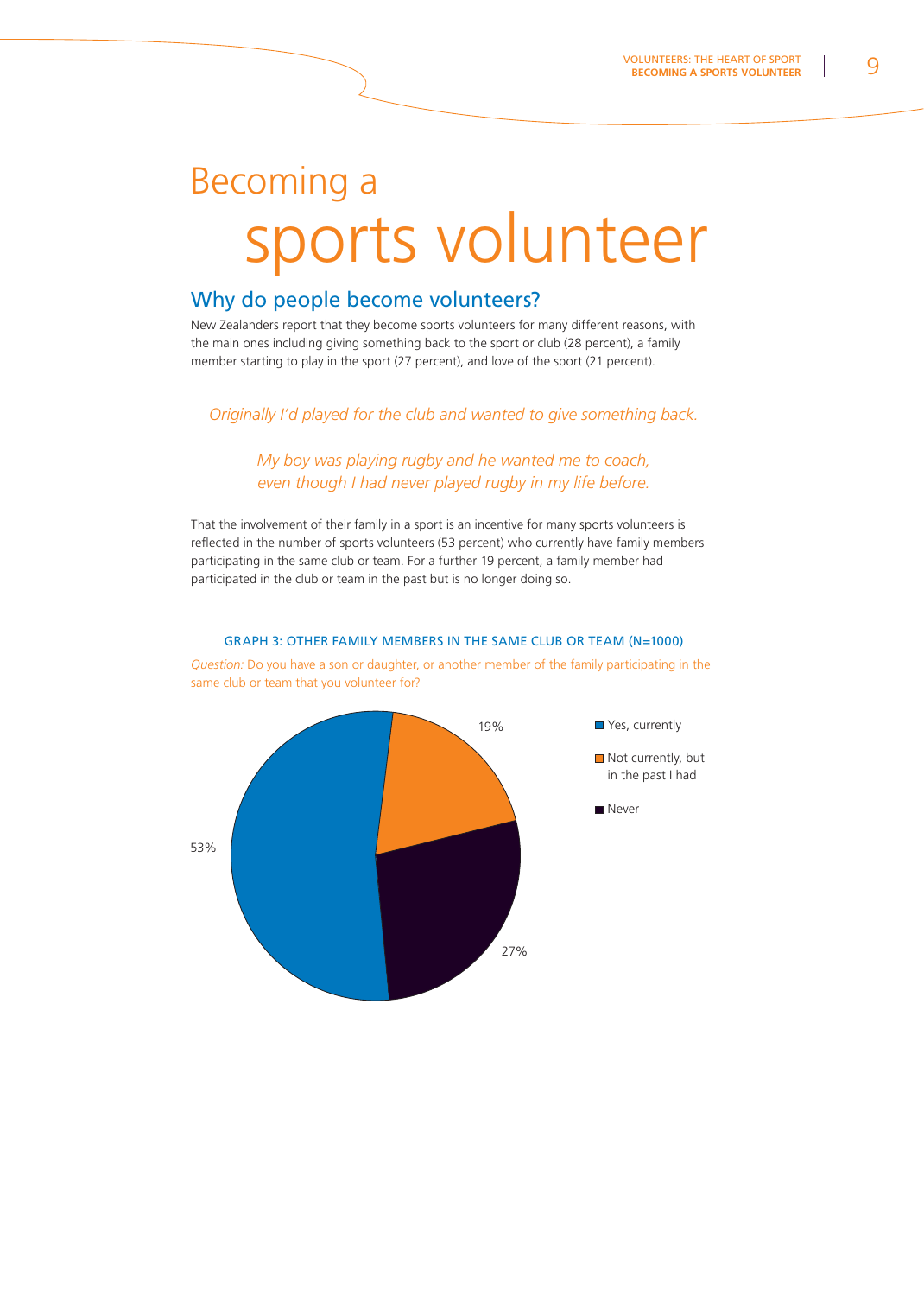

Coaches or assistant coaches, in particular, are more likely to report that they currently have a family member in the same club or team (63 percent). Both coaches and managers are more likely to say they became volunteers for their current organisation because a family member started to play the sport (36 percent and 47 percent respectively).

Captains/co-captains are more likely to report giving something back to the sport or club as their main reason for becoming a volunteer (50 percent). Club committee members or officers are more likely to say they became volunteers for their organisation because no one else could do it, so they stepped up (26 percent).

Volunteers involved with team-oriented sports organisations are more likely to mention they became volunteers because a family member started to play (39 percent), compared with volunteers from non-team sports oriented organisations (14 percent).

Recommendation – Develop family-oriented strategies The age distribution of sports volunteers is centred on the child-upbringing years (36 percent are aged 40 to 49 years). Many people start volunteering because a family member has started to play in the sport and the majority of volunteers live in a family household with a child under 18 years.

The sports sector should consider family-oriented strategies to assist in the retention of existing volunteers. Specific strategies are also needed to retain younger volunteers either throughout their life or to encourage them to come back to volunteering as they get older.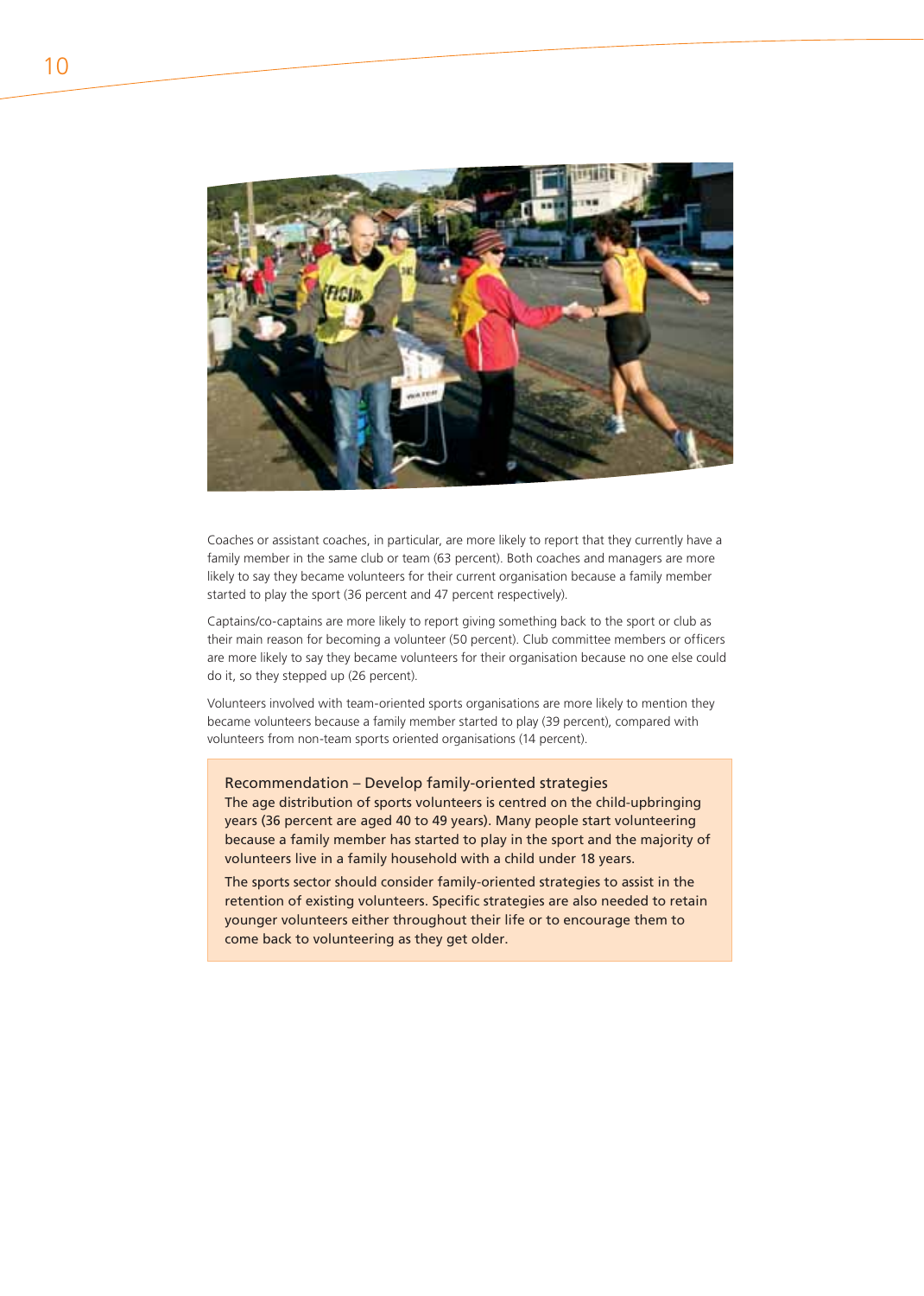# The experiences and attitudes of sports volunteers

### Experiences of volunteers

Sports volunteers report many positive experiences of volunteering. Those surveyed chose the following statements as applying the most to their personal attitudes and experiences:

- I enjoy seeing others succeed in sport.
- Volunteering is a way that people can give something back to the community and society.
- Volunteering lets me give something back to the sport I love.
- When people do well in sport, it reflects positively on their community/whānau/the club as a whole.
- When someone I've worked with while volunteering succeeds, I feel like I've succeeded also.
- I've learned a lot from volunteering.

### The six distinct types of volunteers

One of the key objectives of this survey of volunteers and their experiences was to gain a clearer sense of their attitudes towards the sports volunteering experience. Recent New Zealand research<sup>4</sup> looking at existing volunteers, potential volunteers and lapsed volunteers identified nine motivational mindsets in how people want to deal with a sports organisation.



4 SPARC. (2006). Finding and keeping volunteers: What the research tells us. Wellington: SPARC.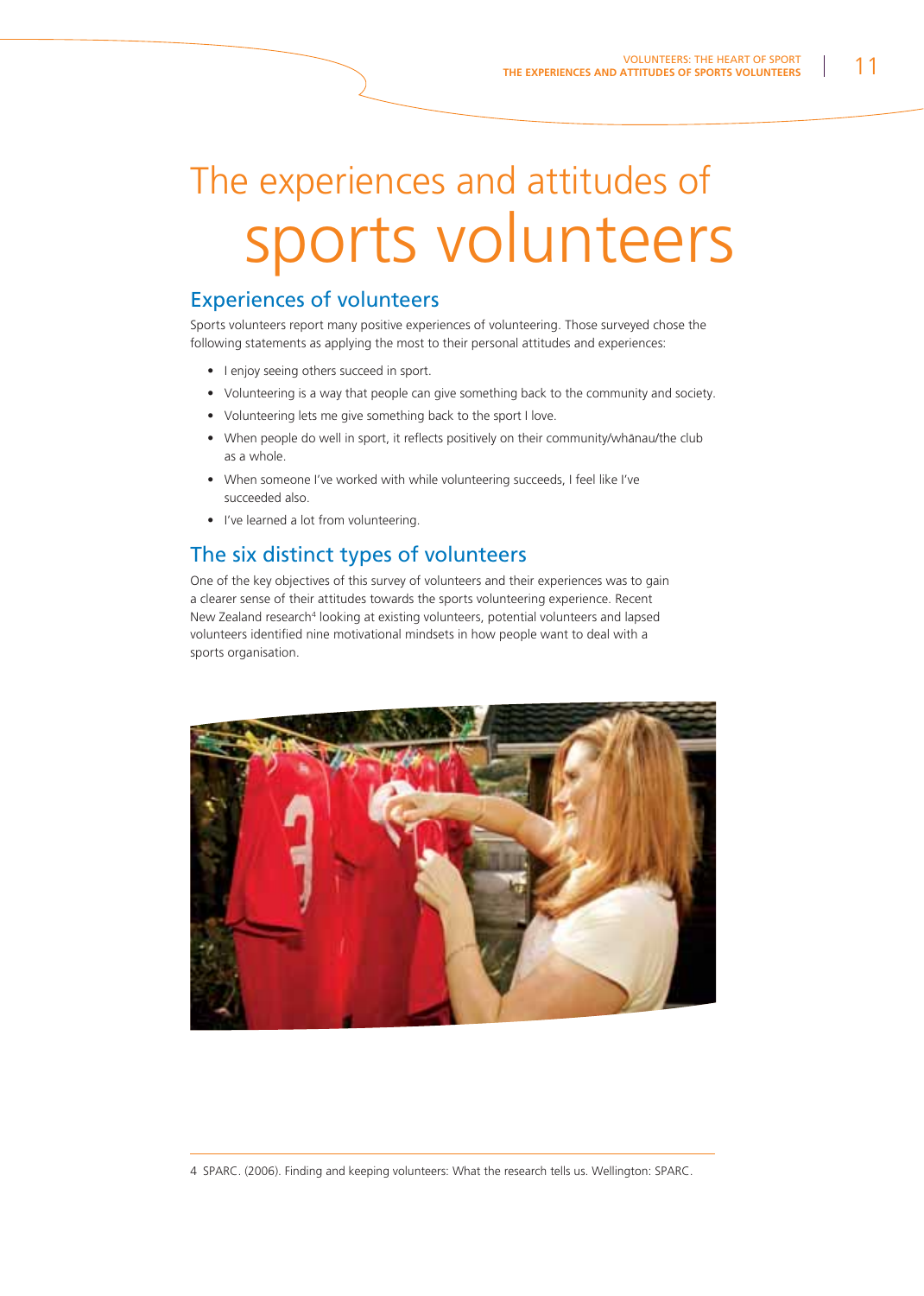One of the objectives of the Sports Volunteers' Experiences Survey was to confirm whether this previous qualitative segmentation of volunteer coaches' motivations could be quantified, as well as applied to a broader range of sports volunteers. The survey looked in more detail at current volunteers. Analysis of the respondents' answers to the various attitudinal and experience statements identified six key segments, or types of volunteers, within the survey sample:

• Mutual Beneficials – volunteers who perceive themselves as gaining personally from the volunteer experience, while still feeling they are giving something back to the community and the sport they love.

This group includes slightly more women (52 percent) than men (48 percent). Those in the *Mutual Beneficials* segment are less likely to report their main role as a being a referee/judge, marshal or umpire.

Investors – volunteers who feel they are contributing to the sport, but do not necessarily gain as much personally as those in the *Mutual Beneficials* segment.

Respondents in this segment are significantly more likely to be aged 70 years or older and also to have a household structure of an older couple with no children, or none living at home, and be retired.

The Cautious, but Keen - volunteers who, while similar in some aspects to those in the *Mutual Beneficials* segment, do not appear to be as personally engaged and have concerns about the commitment involved.

Those in the *Cautious but Keen* segment are more likely to be volunteering as a coach.

• Social Norms – volunteers who tend to be engaged in team sports, such as rugby, are more likely to have a family member involved in the sport they volunteer for, and are more likely to put in a minimal number of hours. They also have a lower level of emotional commitment than those in the *Mutual Beneficials* or *Investors* segment.

On average, those in the *Social Norms* segment mentioned they are doing a lesser number of roles for their organisation than the total sample of volunteers. They are also more likely to report volunteering for two hours or less per week and are less likely to report they volunteer year round.

The Frustrated - while they may agree that they have experienced many positive aspects of volunteering, these volunteers also feel their contributions are not appreciated or recognised. They have issues in relation to the clarity of roles and responsibilities as well as the time commitment involved.

Those in the *Frustrated* segment can be found in any demographic group, sport or role.

• The Disengaged - volunteers who appear to be getting much less out of volunteering than those in the other segments, and who are more likely to have higher levels of agreement with some of the more negative aspects of volunteering (though not to the degree of those in the *Frustrated* segment).

Those in the Disengaged segment can be found in any demographic group.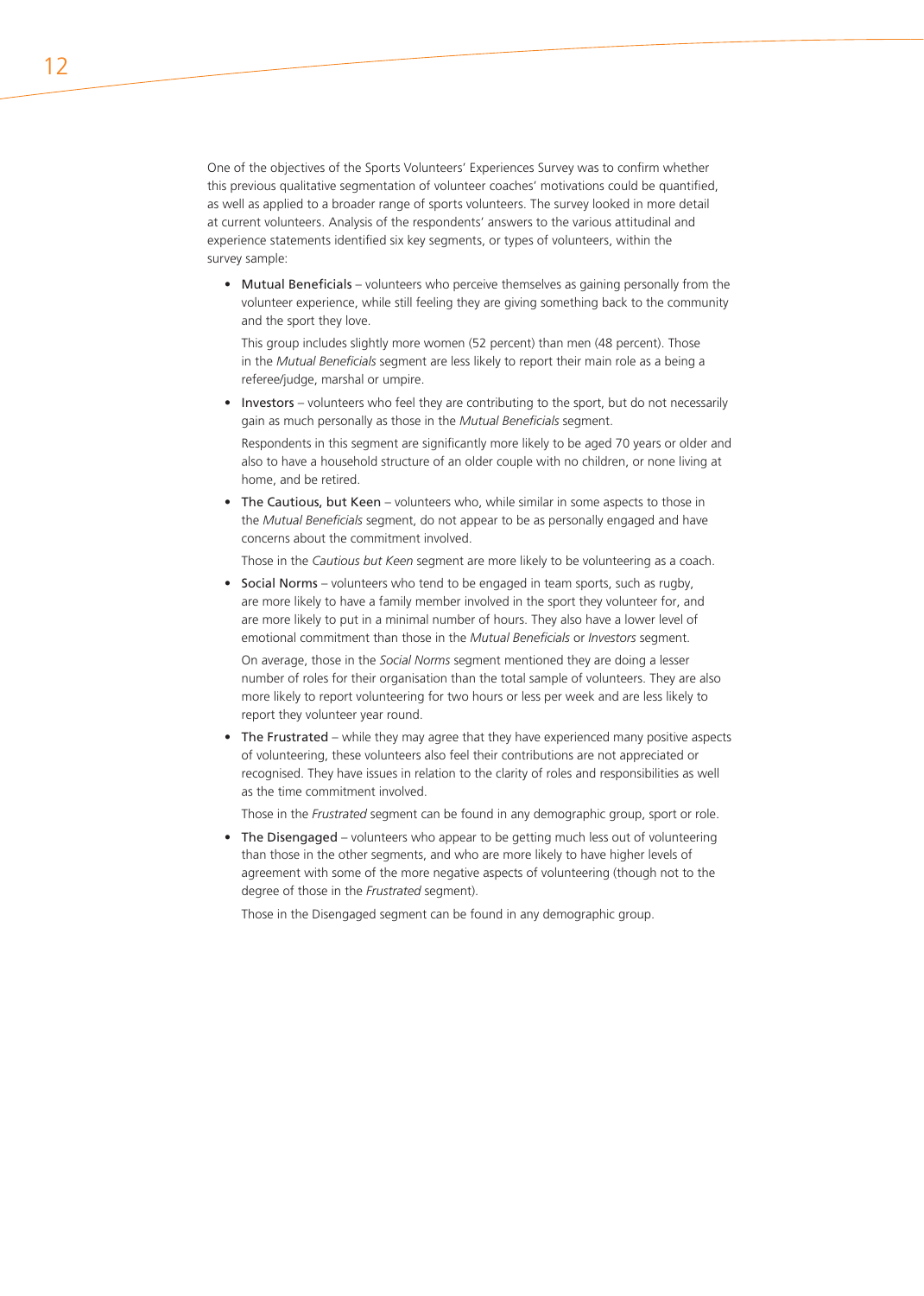The size of the different segments, relative to the total sample, is shown below.



GRAPH 4: VOLUNTEER SEGMENTS (N=1000)

Recommendation – Social marketing: an effective option Analysis of the different segments that distinguish volunteer sub-groups confirms that, beyond the nature of their volunteer roles, sports volunteers differ primarily in relation to their attitudes and experiences rather than demographically.

Social marketing campaigns directed at sports volunteers could reach and impact a wide range of different volunteers in a cost-effective manner. The same channels can be used for delivering a range of messages that different volunteer sub-groups will be able to identify with.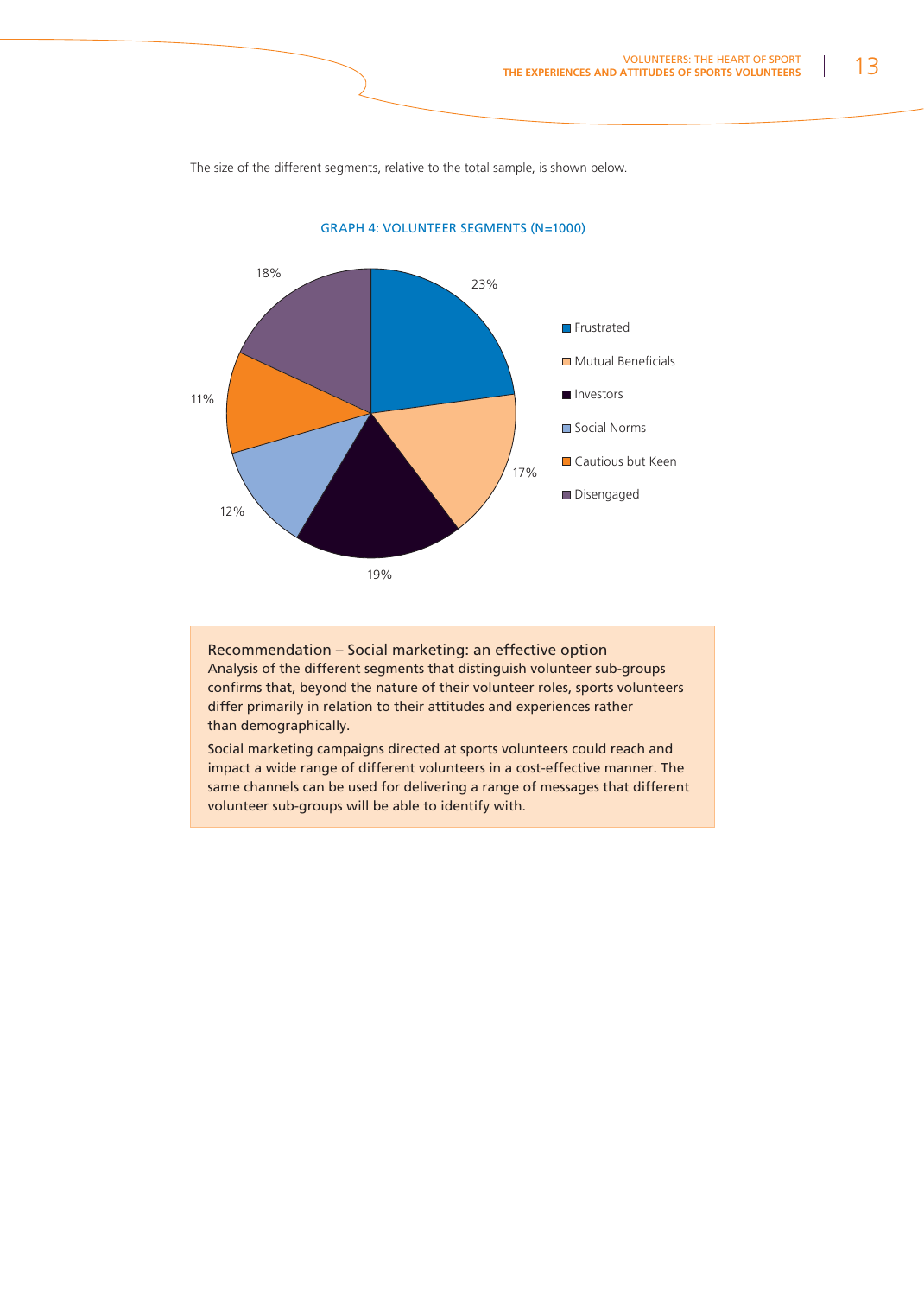## Satisfactions and challenges for sports volunteers

Reflecting a high degree of satisfaction with sports volunteering, 95 percent of all respondents reported they recommend being a sports volunteer to other people.

### Satisfaction with volunteering

Ninety-two percent of sports volunteers report being satisfied with their role in the sport organisation they mainly volunteer for, with over a quarter giving a '10 out of 10' score. Only two percent were dissatisfied, giving a score below the mid-point<sup>5</sup>.

Most frequently volunteers said they are satisfied because:

• It is fun and enjoyable.

*Well, I wouldn't do it if I didn't enjoy it. It's as simple as that.*

*I enjoy doing it, it has to be done and it gives you a sense of achievement.*

• They enjoy and love the game and the job.

*It's a good way to see how gymnasts are doing from a different viewpoint. It's another way to give back to the sport.*

• They enjoy seeing players develop.

*I am making good progress with my athletes – they are reaching their goals and reaching independence, learning life skills.*

Coaches or assistant coaches are more likely to be satisfied with their roles, while club committee members or officers are significantly less satisfied.

<sup>5</sup> The survey participants are all current volunteers and it is extremely likely that, if they had high degrees of dissatisfaction, many would have already quit. As such, the findings should be used with caution and, in particular, cannot be extrapolated to represent the views of former sports volunteers.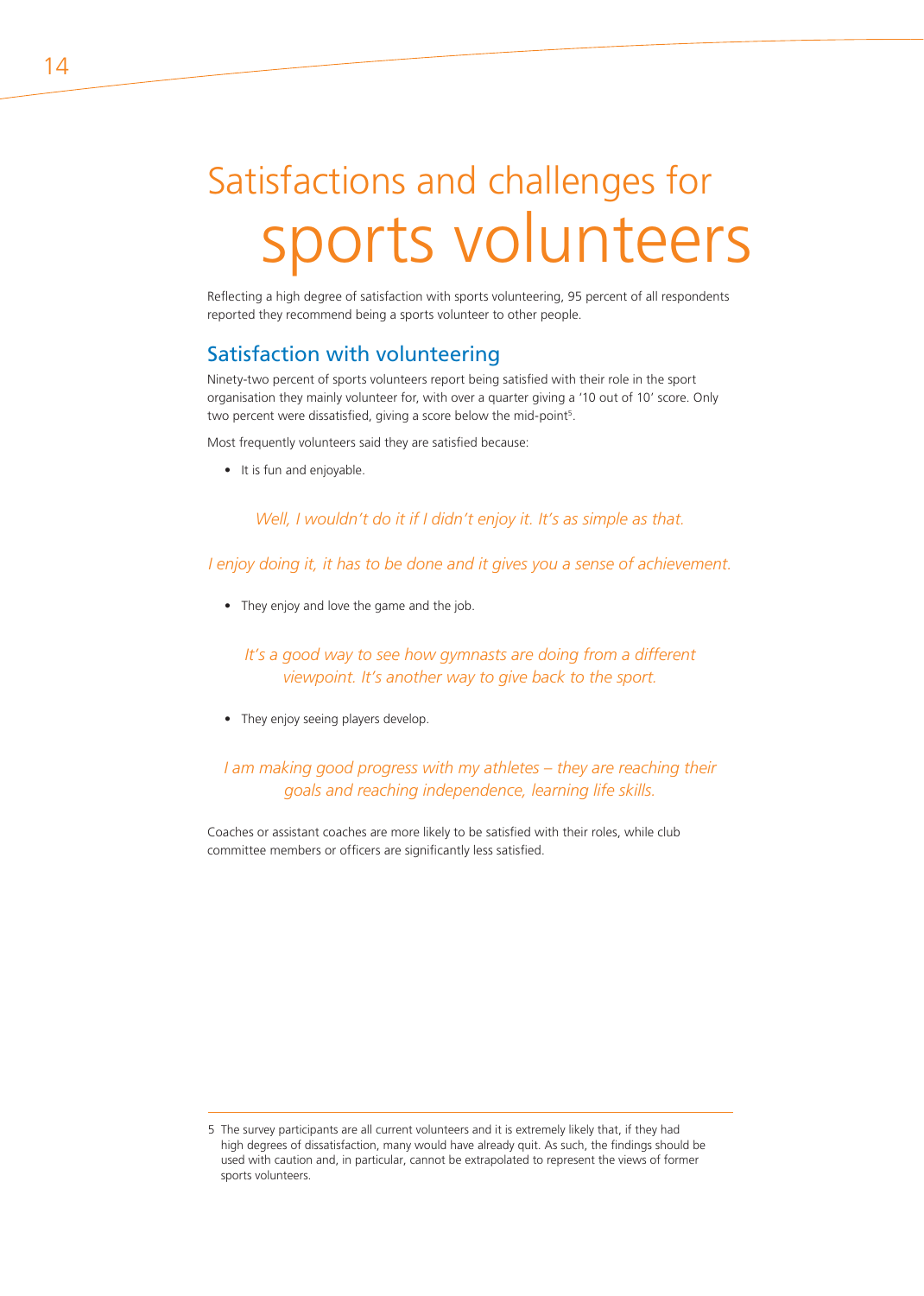

### Dissatisfaction with volunteering

While, overall, most current volunteers are satisfied with their roles, some still mentioned certain negative aspects of sport volunteering. These include *that little or no support is provided*, that *it takes up too much time* and that *it is harder than I thought it would be*.

Furthermore, over half of all volunteers report that the following two statements apply somewhat to their experiences as a sports volunteer:

- Most people do not recognise the value of volunteer's time.
- Parents and other people who come to watch sport can be quite abusive of coaches and referees. SPARC has developed a *Sport Rage* information page on their website that provides resources for volunteers and clubs to manage this issue<sup>6</sup>.

Only 15 of the 1000 people surveyed reported various degrees of dissatisfaction with their main role7. The reasons for their dissatisfaction included: *harder than I thought it would be* (three people), *it takes up too much time* (three people), *no or little support is provided* (two people), *not feeling valued* (two people), *need more volunteers* (one person), and other various reasons (three people).

*I'm putting too much effort in and not getting the returns. That's probably because the club membership is diminishing and so we're getting less and less support. I don't get enough time to enjoy gliding for the volunteer hours I put in.*

6 http://www.sparc.co.nz

<sup>7</sup> The survey participants are all current volunteers and it is extremely likely that, if they had high degrees of dissatisfaction, many would have already quit. As such, the findings should be used with caution and, in particular, cannot be extrapolated to represent the views of former sports volunteers.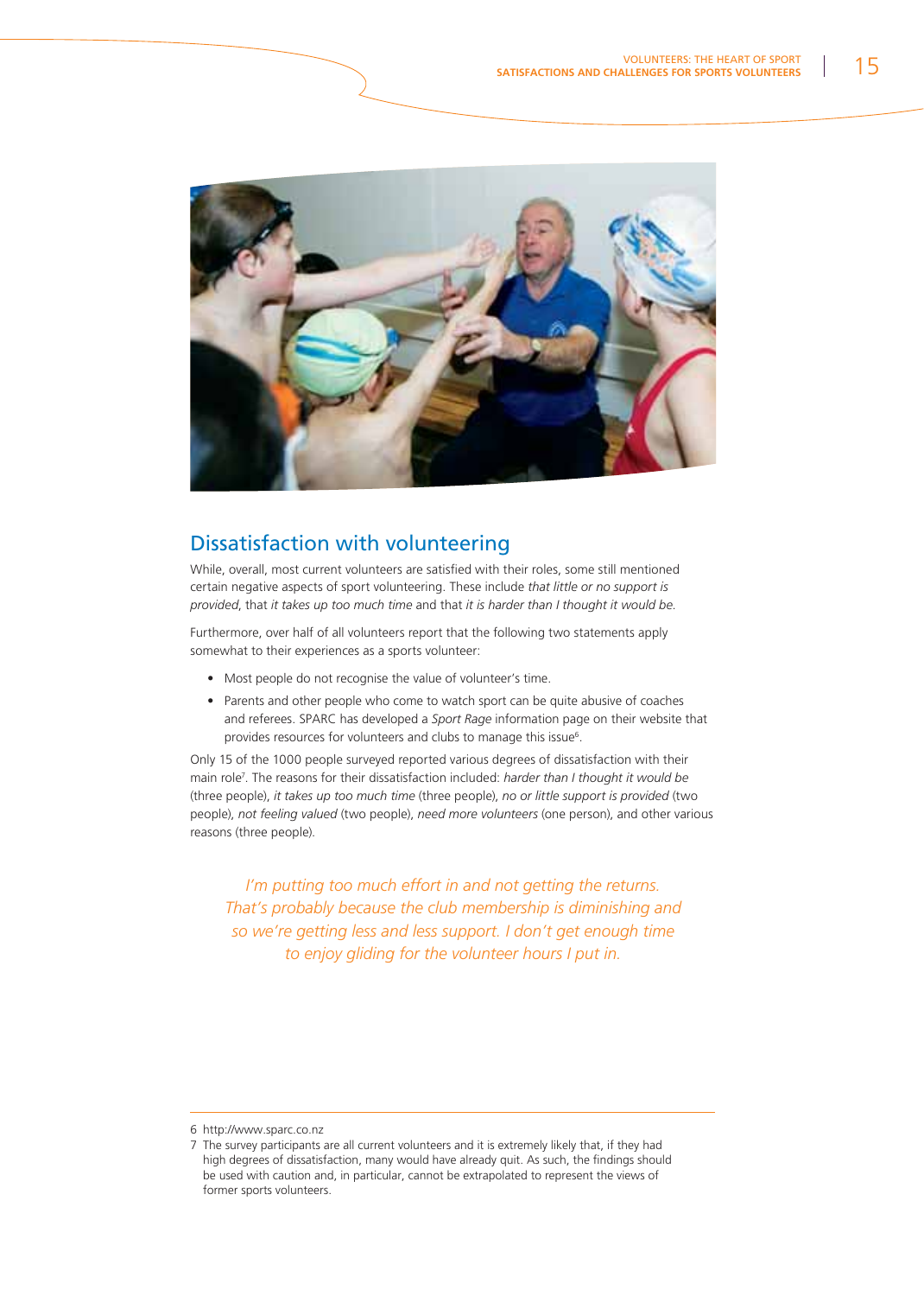### Quitting volunteering

Despite high levels of satisfaction with volunteering, over one third (38 percent) of all volunteers considered quitting their main role in the 12 months leading up the survey. Most frequently their reasons include *time and work commitments, personality clashes and club 'politics'*, and a *feeling that it is time to move on*.

Those in the *Investors* and *Social Norms* segments are less likely to report that over the past year they have considered quitting their main volunteer roles. Managers or assistant managers are also less likely to report they have considered quitting in the last 12 months.

Volunteers living in a family household with the youngest child aged 5 to 15 years are more likely to mention *time & work commitments* (53 percent) as being a reason they have considered quitting. Older couples with no children, or none living at home currently, are less likely to mention this (23 percent).

The presence of a family member in the same club or team appears to influence decisions about quitting. Nearly one third of those with a family member participating in the same club or team say that they would not continue volunteering if their relative stopped being involved with the sport. On the positive side, 56 percent say they would continue to volunteer for the same organisation even if their relative stopped being involved with the sport. Another nine percent say they might switch to a different sports organisation.

Those volunteers in the Mutual Beneficials segment are more likely to say they would continue to volunteer for their organisation if a family member stopped being involved with the team.

Those living in a family household where the youngest child is aged over 15 years, as well as older couples with no children, or none living at home currently, are also more likely to continue volunteering for their organisation.



GRAPH 5: LEAVING VOLUNTEERING DUE TO FAMILY PARTICIPATION (N=534)

*Question:* You mentioned that you have a family member participating in your club or team. If they stopped being involved with the sport, would you continue volunteering?

Sub-sample based on respondents who currently have a family member participating in their club or team.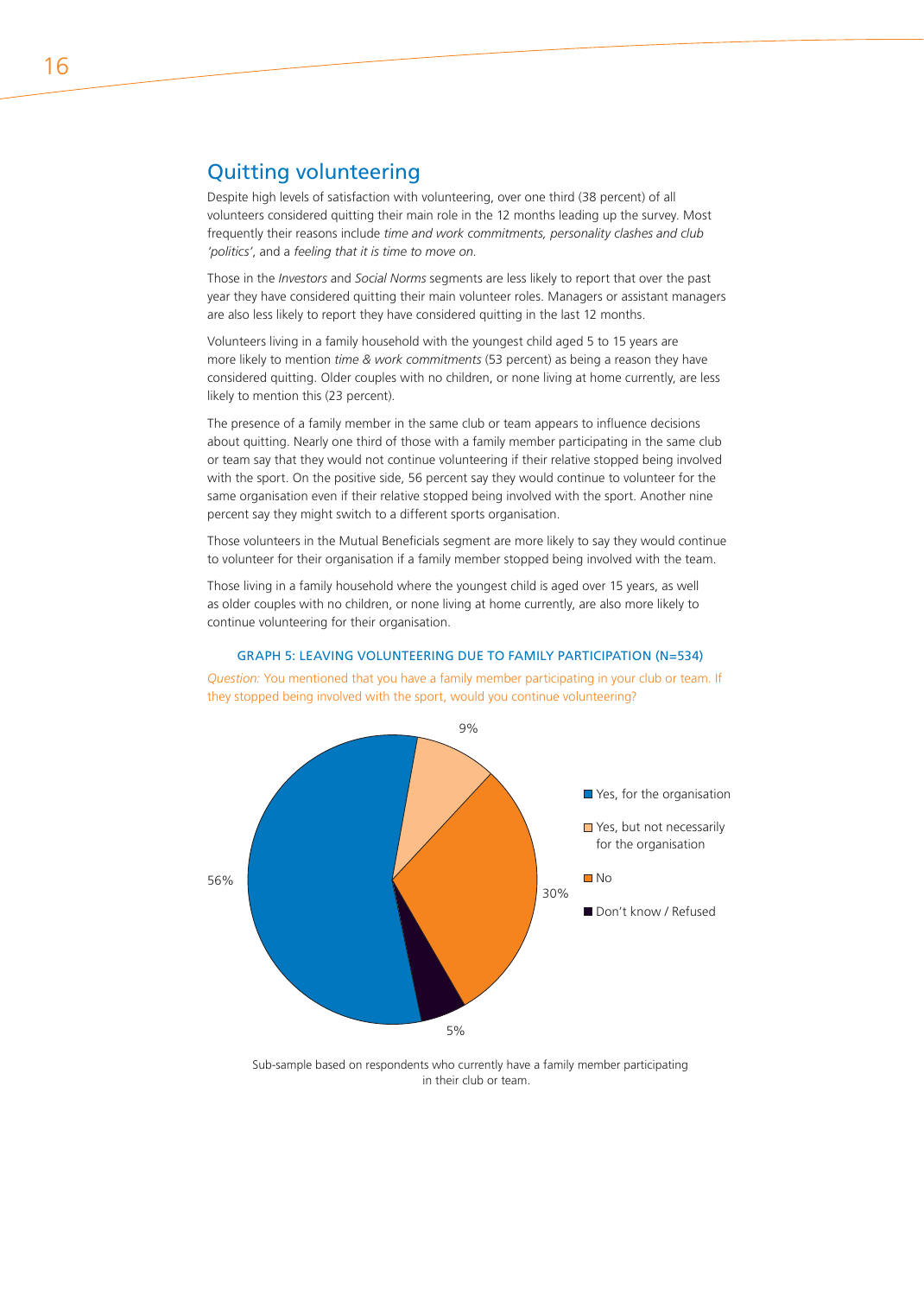### Barriers to volunteering

While 51 percent of volunteers say that there are no things that make it personally difficult for them to continue in their main volunteer role, the other 49 percent mentioned:

- Time constraints (22 percent).
- Family commitments (11 percent).
- Work commitments (five percent).
- Personality clashes, club 'politics' (five percent).
- Personal health issues (five percent).

Respondents living in a family household with the youngest child under 5 years are more likely to mention *family commitments* (37 percent) and *time constraints* (35 percent) as making it personally difficult for them to continue in their main volunteer role. Older couples with no children, or none living at home currently, are more likely to report there is nothing that makes it difficult for them to volunteer in their main role (62 percent). However, as a group, they are more likely to mention *personal health issues* (ten percent), while being less likely to mention *time constraints* (ten percent) and *family commitments* (three percent) than the total sample.

### Recommendation – Develop resources designed to improve volunteer skills, experience and confidence

The survey examined several risks to sports volunteering, including ceasing involvement for various reasons. Up to 38 percent of volunteers have thought about quitting their role in the last 12 months. And, while the prime reasons for this are people's time and work commitments, the second most frequently mentioned reason was personality clashes and club 'politics'.

The sports sector should consider how they can support clubs and teams with guidance on how to find the right fit between the role and the person, given their skills, experience and confidence levels, as well as guidance to volunteers on how to do a job well.

Recommendation – Sustain involvement during different life phases Nearly one third of volunteers who have a family member in the same club would stop volunteering if their relative left the sport. This equates to 16 percent of all sports volunteers.

Strategies are needed to support younger people to sustain their involvement at the time they start a family. At the very least, clubs and teams should endeavour to keep active contact with them, so that by the time they have time to do other things, sports volunteering is high on their consideration set. Clubs and teams should aim to provide volunteers with positive experiences in the first place, so that they want to come back rather than feel they are .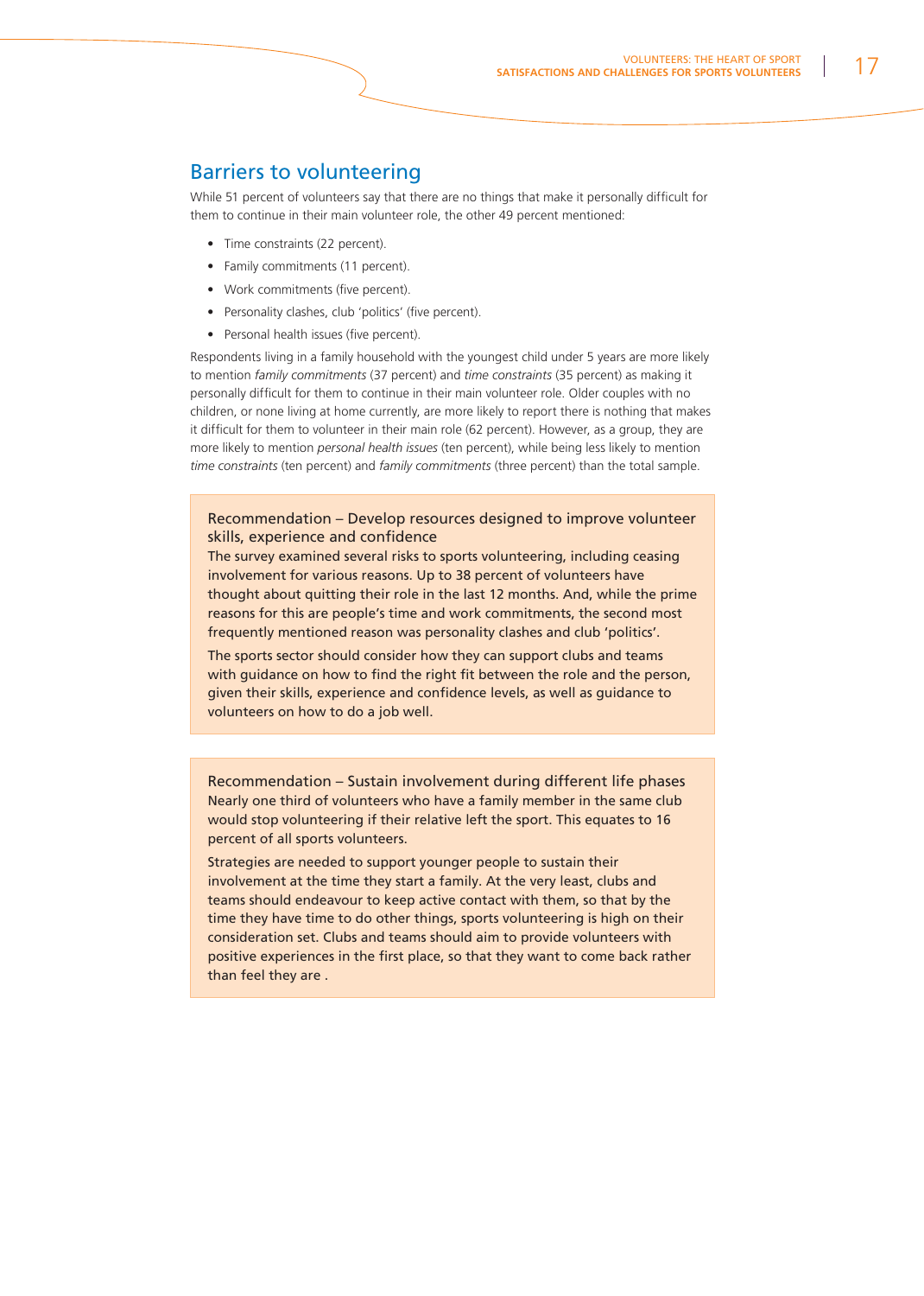### Improving the sports volunteer experience

One in five volunteers think that there is nothing they could change about being a volunteer for their sporting organisation to improve their satisfaction, and another seven percent are uncertain what they would or could change. However, despite very high satisfaction levels, three quarters of volunteers still had some suggestions, including:

• Having more volunteers.

*More members, more people to work with.*

• Financial support for the club, team.

**Better funding for lower profile sports.** 

• Sharing responsibilities with others.

**Trying to get all members to contribute something whether it** *would be just an hour of their time not just same people.*

• Having parents more involved with the club or team.

*That the school or club has a roster for parents to participate rather than the coach doing it.*

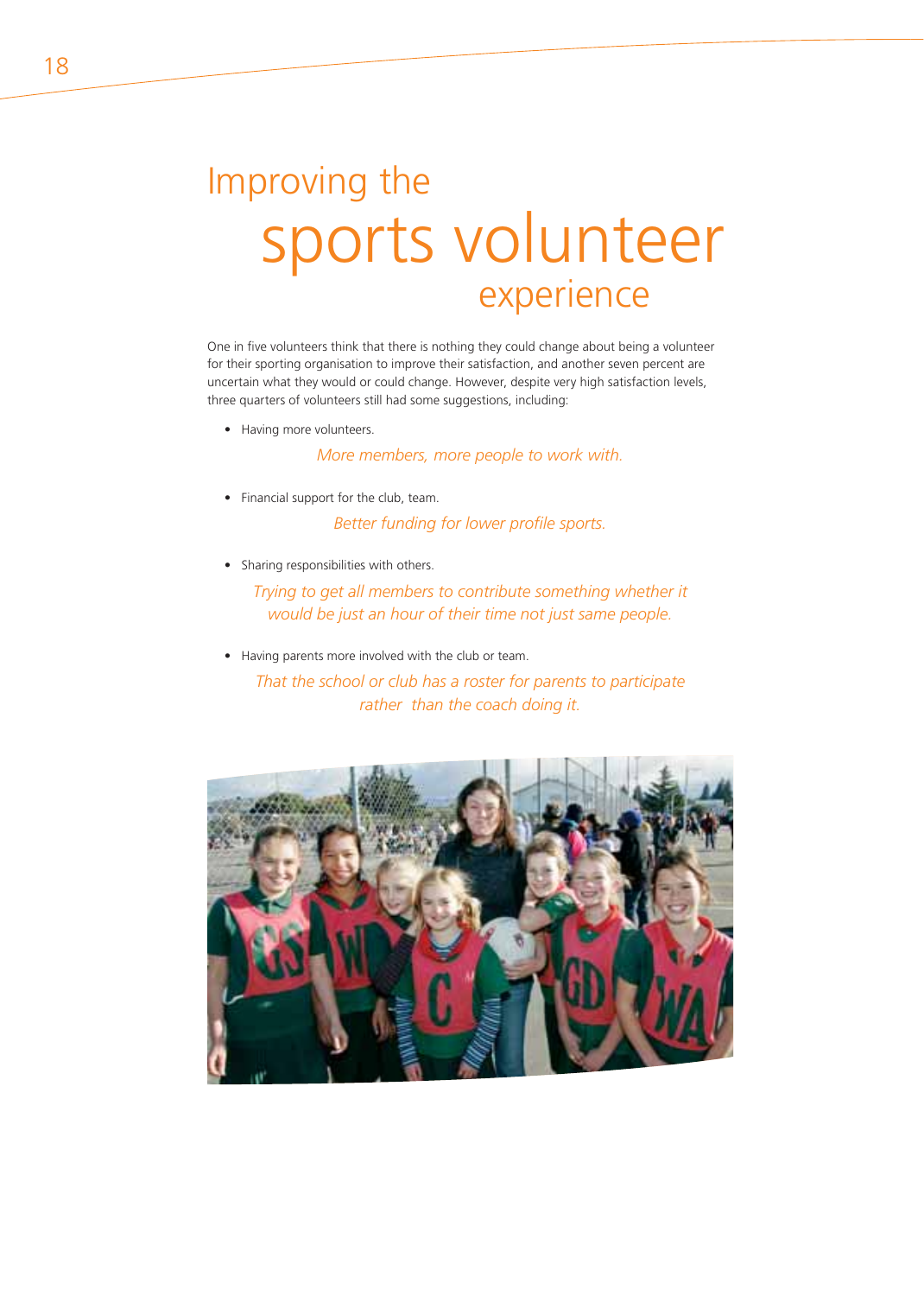### Support for volunteers

Two in three volunteers (67 percent) received support from their club or team to fulfil their role as a volunteer at the time they started the job. Moreover, 90 percent of those receiving such support feel it was sufficient.

Notably, coaches or assistant coaches are more likely to report they received support from their club or team when they started (75 percent), while club committee members or officers are less likely to have received any support (56 percent). Those in the Disengaged segment are less likely to say they received any support (56 percent) from their club or organisation when they began volunteering. They also have the lowest reported levels of satisfaction in relation to volunteering.

Those few volunteers (60 respondents, or six percent) who said that the support they received from their club or team was not sufficient at the time they started gave the following reasons:

- No comprehensive instructions.
- A lack of organised introduction.
- A lack of written guidelines on the role.
- No clear communications.

Also, while 40 percent of volunteers say they currently do not need any additional help and resources from the club to do their volunteer roles better, 56 percent say there are several things that could be of assistance to them. These include providing coaching seminars or training, feedback, information (17 percent), more support in general (ten percent), and having written guidelines for the role (seven percent).

### Recommendation – Supporting the coaching role

Many coaches and assistant coaches want assistance and support in their roles. SPARC has a coaching strategy in place designed specifically for delivering training, resources and support to coaches. This strategy is delivered through our national sports organisations.

Some coaches may have low levels of awareness of the assistance available through NSOs. This issue might merit further exploration during the next review of the coaching strategy.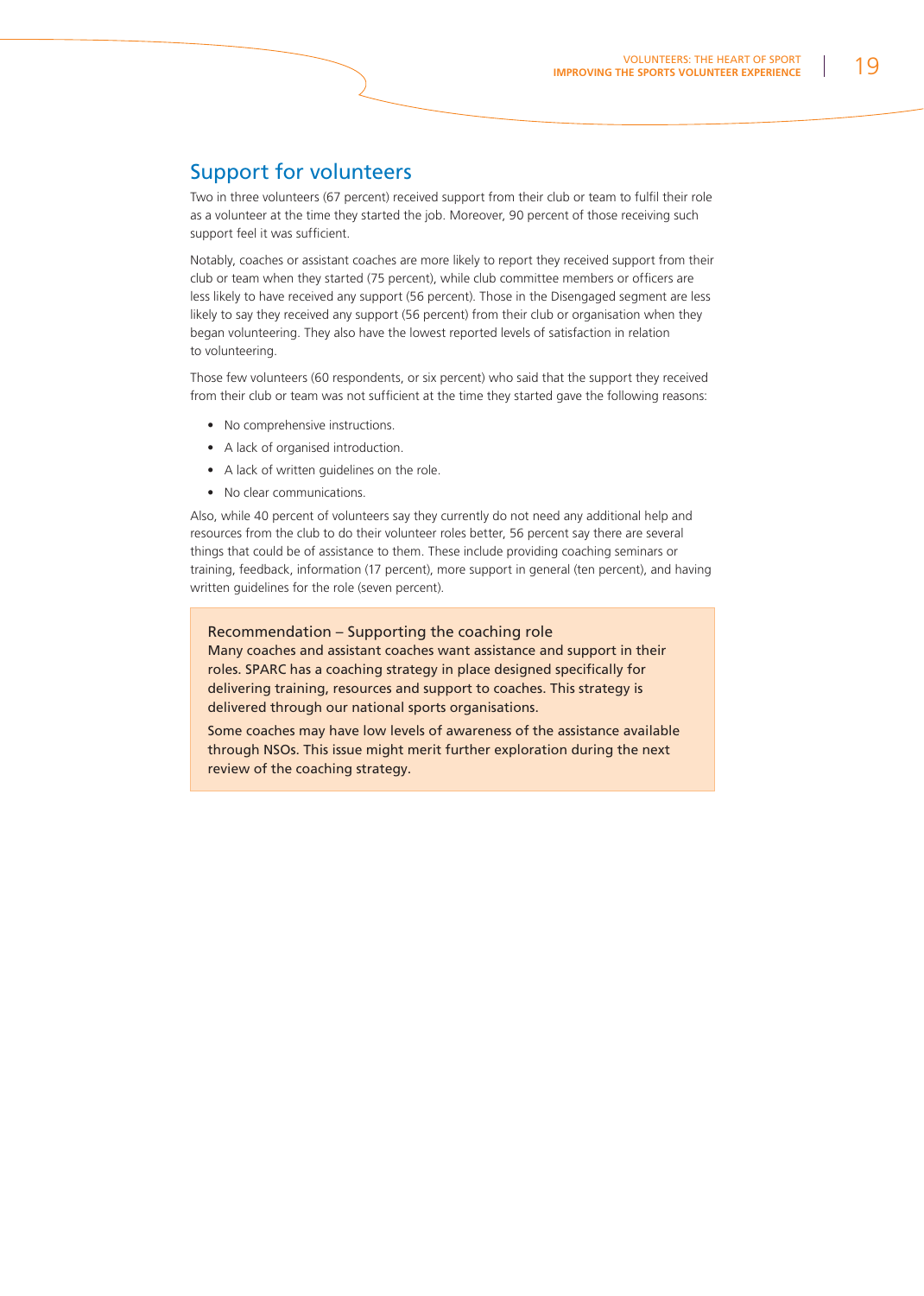# Conclusion

Volunteers are a valuable resource for sports teams and clubs, and in many cases their involvement can ensure the survival of a club or team. To ensure the continued involvement of volunteers, it is important to understand their motivations for becoming and staying involved.

Several recommendations have been made for the sports sector throughout this report and these are listed below. However, SPARC hopes that individual clubs and teams will also find much of interest in the body of the report and use the information to further improve their volunteer management and retention practices. The full results of the survey are available from SPARC in the report, *Volunteers: the heart of sport.*

Recommendations for the sports sector:

- Consideration of strategies and policies that are focused on the retention of existing volunteers (through enhancement of the volunteering experience) rather than on the acquisition of new volunteers, and also identifying ways to compete for potential volunteers' available time.
- Development of strategies that help to attract more women into sports volunteering and provide support for their sustainable involvement. This can also send the message that 'volunteering is for everybody', and that specific roles, such as coaching (69 percent of whom are male) or team captains (66 percent of whom are male), are not gender-specific.
- Review of strategies and policies, with the aim of attracting a range of ethnic groups, and particularly Asian peoples, to sports volunteering.
- Further investigation to determine whether children from single parent families have fewer opportunities to be involved in sport, or if serious barriers exist that prevent single parents from participating in sports volunteering. Clubs could identify whether single parents are volunteering and, if not, how they could be encouraged to become involved.
- Development of family-oriented strategies to assist in the retention of existing volunteers. Specific strategies are also needed to retain younger volunteers either throughout their life or to encourage them to come back to volunteering as they get older.
- Social marketing campaigns directed at sports volunteers could reach and impact a wide range of different volunteers in a cost-effective manner. The same channels can be used for delivering a range of messages that different volunteer sub-groups will be able to identify with.
- Development of guidance for clubs on how to find the right fit between the role and the person, given their skills, experience and confidence levels, as well as guidance to volunteers on how to do a job well.
- Development of strategies to support younger people to sustain their involvement at the time they start a family. At the very least clubs and teams should endeavour to keep active contact with this group, so that when they have time to do other things, sports volunteering is high on their consideration set. Clubs and teams should aim to provide volunteers with positive experiences in the first place, so that they want to come back rather than feel they are obligated.
- Promote the delivery of the coaching strategy through National Sport Organisations (NSO). Some coaches may have low levels of awareness of the assistance.